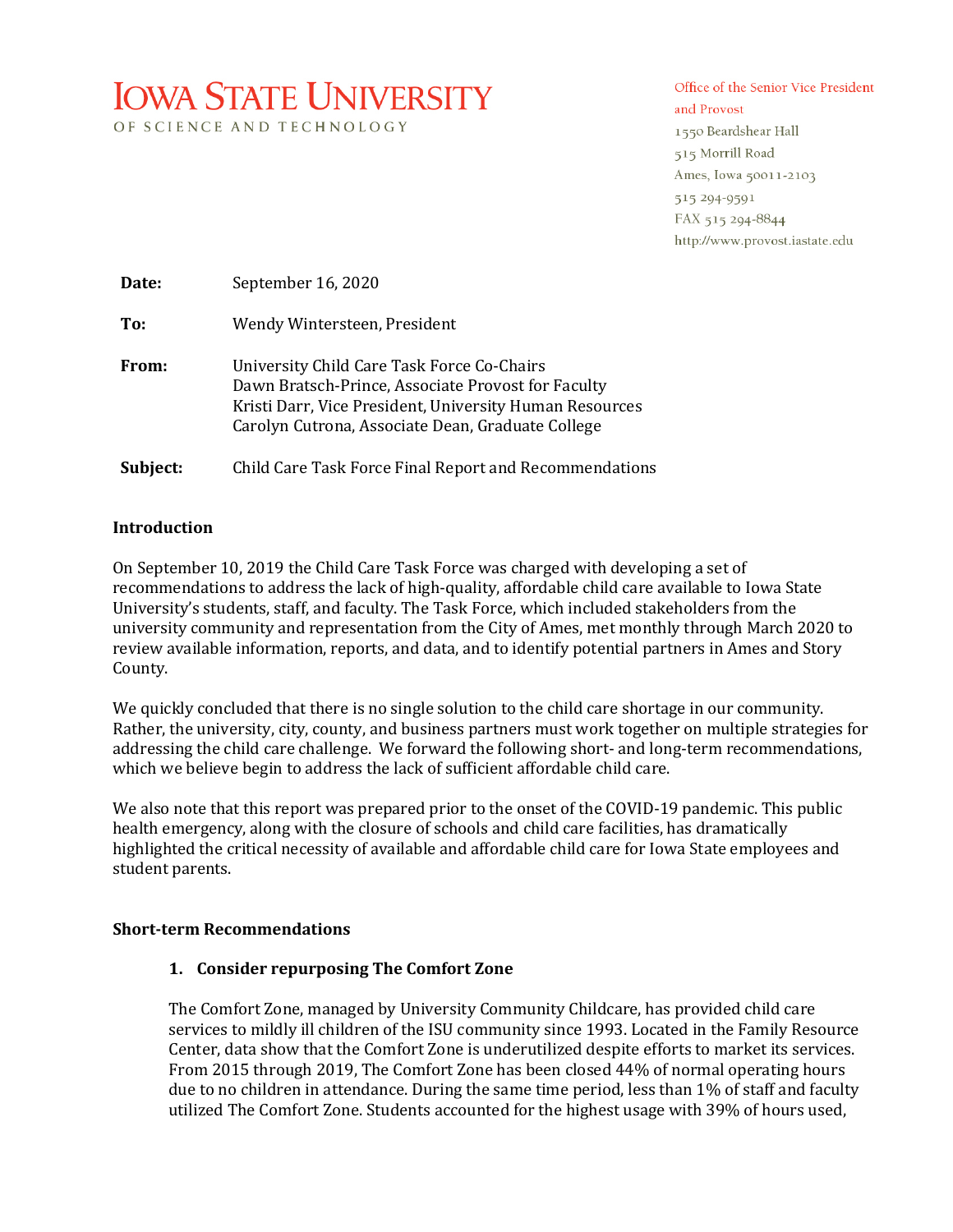followed by community members  $(26\%)$ ; no ISU-affiliation), faculty  $(20\%)$ , and staff  $(14\%)$ . In 2020, The Comfort Zone was forced to close two days per week when no RN was available to be on duty per Iowa Department of Human Services requirement. Due to COVID-19, The Comfort Zone closed in March 2020 and has yet to reopen.

As a result of underutilization, the inability to recruit and retain an RN, and the current global pandemic, we recommend repurposing the current program space occupied by The Comfort Zone into an infant/toddler program space that could accommodate up to 8 children. With an ISU child care center waiting list in excess of 350 children, this is a small, but needed, action.

# **2**. G**ather data on student parent needs**

ISU has little data on the number of undergraduate and graduate students who are parenting while pursuing a college degree, and little concrete information is available on their challenges and needs. However, we know this population faces unique challenges when it comes to balancing coursework, employment, finances, and caregiving responsibilities, often resulting in lower degree attainment and higher debt. In February 2020, Iowa State implemented the "ISU Student Experience Survey," a component of the Family Friendly Campus Toolkit, in order to obtain direct information regarding the lives and experiences of the university's student parents. The survey was distributed electronically to all current undergraduate, graduate, and professional students at ISU. Of those who completed the survey, 172 were student parents.

Respondents identified childcare affordability and accessibility as well as time management as significant challenges to their academic success. Additionally, many respondents expressed a feeling of isolation and lack of participation in campus activities due to their parenting status. The collection and analysis of this data is a first step towards determining the current status of, and gaps in, institutional resources and programming in support of student parents. We recommend the university continue to gather data regularly in order to inform the continuous improvement of support systems for student parents. One action that has been taken is the creation of a network and listserv for ISU parents and Family Friday virtual programming through WorkLife@ISU.

# **3. Develop a program on flexible work schedules for employees**

As outlined in the most recent *Campus Climate Study* and P&S Council Priorities, university staff are seeking creative work arrangements in order to obtain work-life balance and support the needs of the university. The way people work is evolving, and Iowa State wants to see each employee achieve high productivity, enhance creativity and innovation, enhance health and wellbeing, and create dynamic working conditions to support achieving the university's mission. Providing a variety of options is also critical to the ongoing retention of staff.

The committee's recommendation for a program offering flexible work schedules was expedited dramatically by the onset of COVID-19 in March and the directive to the majority of employees to work from home. Guidelines and models were quickly put in place to address this rapid transition. Looking ahead to a post-pandemic workplace, University Human Resources is leading the effort to outline a Flexible Work Program for staff. The Faculty Work-Life Advisory Committee, in collaboration with ISU ADVANCE, will work with the Office of the Senior Vice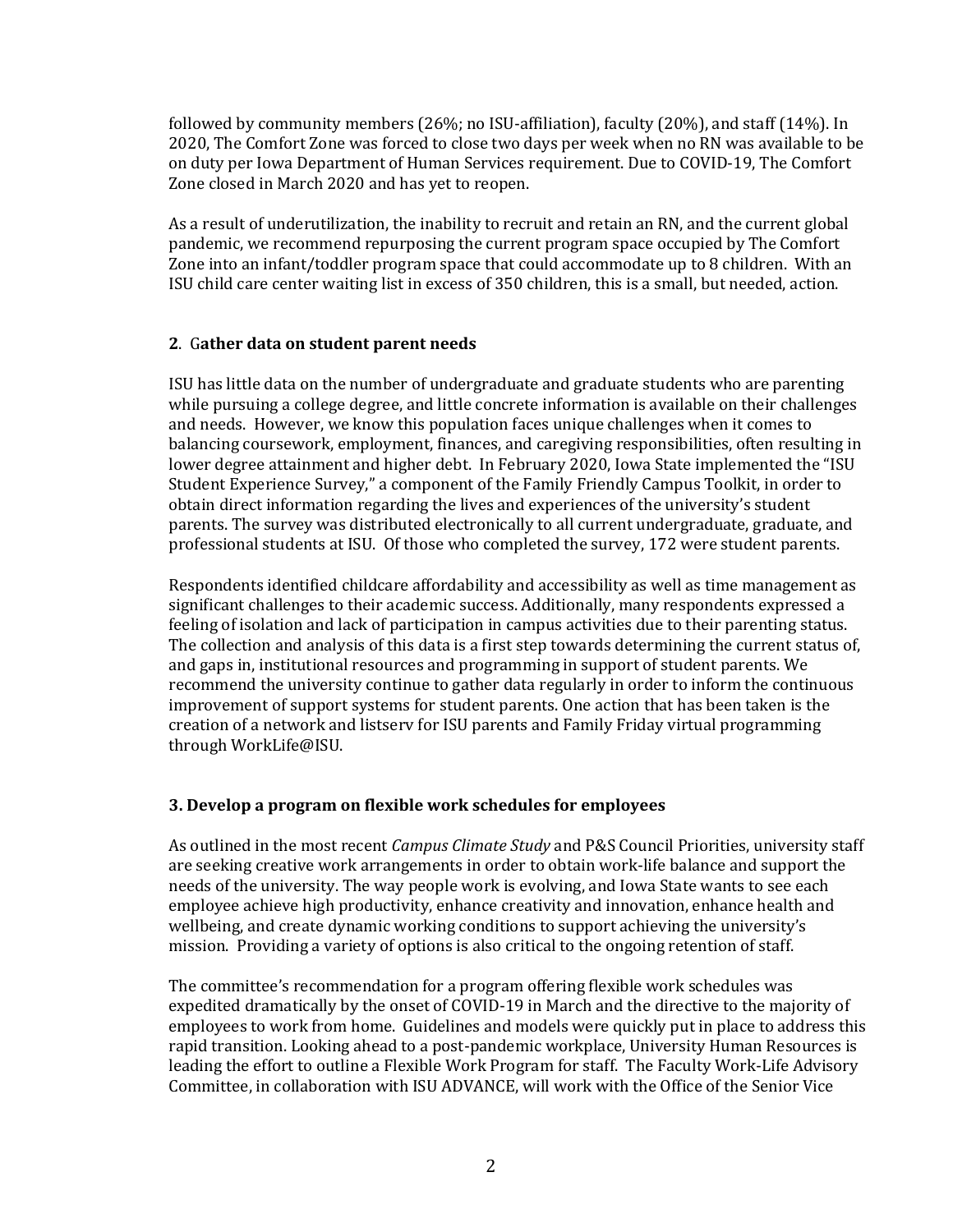President and Provost to raise awareness of established flexible policies and programs for faculty. 

# **4. Seek funding to support scholarships for student parents**

Affordability of quality child care continues to be a serious issue for student parents, as we learned from the ISU Student Experience Survey. We propose that the ISU Foundation include as one of its fundraising priorities the establishment of child care scholarships for student parents. To facilitate the Foundation's efforts, we have developed some talking points (Appendix A) to share with interested donors as a way to illustrate the very real impact that scholarship support for student parents will have.

#### Longer term recommendations

# 1. Leverage partnerships with the City of Ames, Chamber of Commerce, Story County, United Way, and local industry to establish additional child care centers in Ames

Establishing new child care centers is part of an approach to increasing accessibility of reliable child care in our community. As of January 1, 2020, there were reportedly over 200 children on waiting lists at current licensed facilities in the Ames area. One factor in attracting individuals and families to live, study, or work in Ames and Story County is the availability of quality childcare. Working with our partners, we can identify local brick-and-mortar facilities that have the capacity to serve as suitable sites for child care centers. Attracting an agency or provider to run such a center may be facilitated by tax incentives under consideration at the state level. We recommend that the university, city, county, United Way, and chamber continue to partner on identifying realistic opportunities for development.

#### 2. **Increase subsidy for student child care**

Iowa State's Student Government currently contributes to the affordability of child care for student parents via sizeable contributions to ASSET, a funding process that supports local human service organizations. These child care allocations go to University Community Childcare (UCC) and Ames Community Preschool Center (ACPC) and reduce the costs of child care tuition through a sliding scale. A small amount of Student Government funding has also gone to The Comfort Zone.

Student Government has considered several pathways for assisting students with child care including implementing an increase of  $$1/student/semester$  in student fees, which would be dedicated to child care resources for student parents, and identifying a portion of graduate student fees that can be dedicated to child-care resources. The top priority of Student Government is to increase the accessibility of lower-cost child care options, specifically homebased child care. It is possible that Student Government funds could be identified to work toward increasing the number of local home child-care providers, through subsidizing recruitment and training of new providers in return for a certain number of reserved child-care slots for student parents. This long-term project requires coordination with Child Care Resource & Referral, which currently provides training for home child-care providers.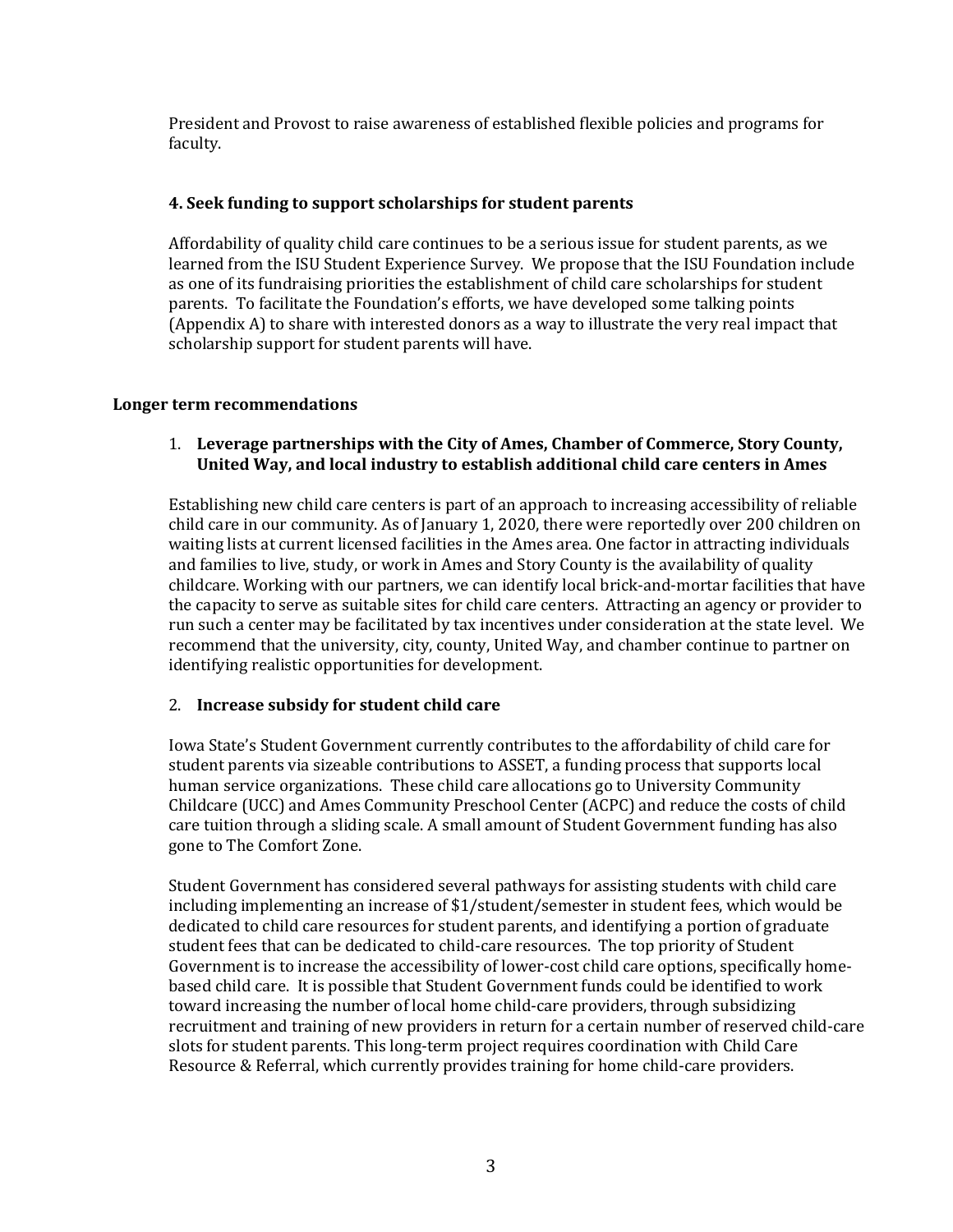# 3. Create leadership committee to pursue partnerships for expanding child care accessibility in the city and county

Recognizing the ecological nature of child care as a community issue, we recommend continued efforts to build partnerships throughout the city and county to address the shortage of child care access, affordability, and quality. Specifically, we recommend the creation of a new standing committee of external community and university representatives, chaired by a senior leader, focused on pursuing community collaborations. External committee representatives include community and other childcare organizations. Their primary charge is to maintain momentum in advocating for programs, partnerships, infrastructure, and policies that address the complex challenge of child care in Ames and Story County, in support of our ISU families. A review of the current University Child Care Committee charge and membership should be evaluated to align the missions of the two committees and to spur opportunities for collaboration. 

The Task Force recognizes that COVID-19 has changed our work, our institution, and our world in unimaginable ways. Nevertheless, the need for access to affordable child care has never been so great. We encourage the university to make child care access a priority in partnership with city, county, and local businesses.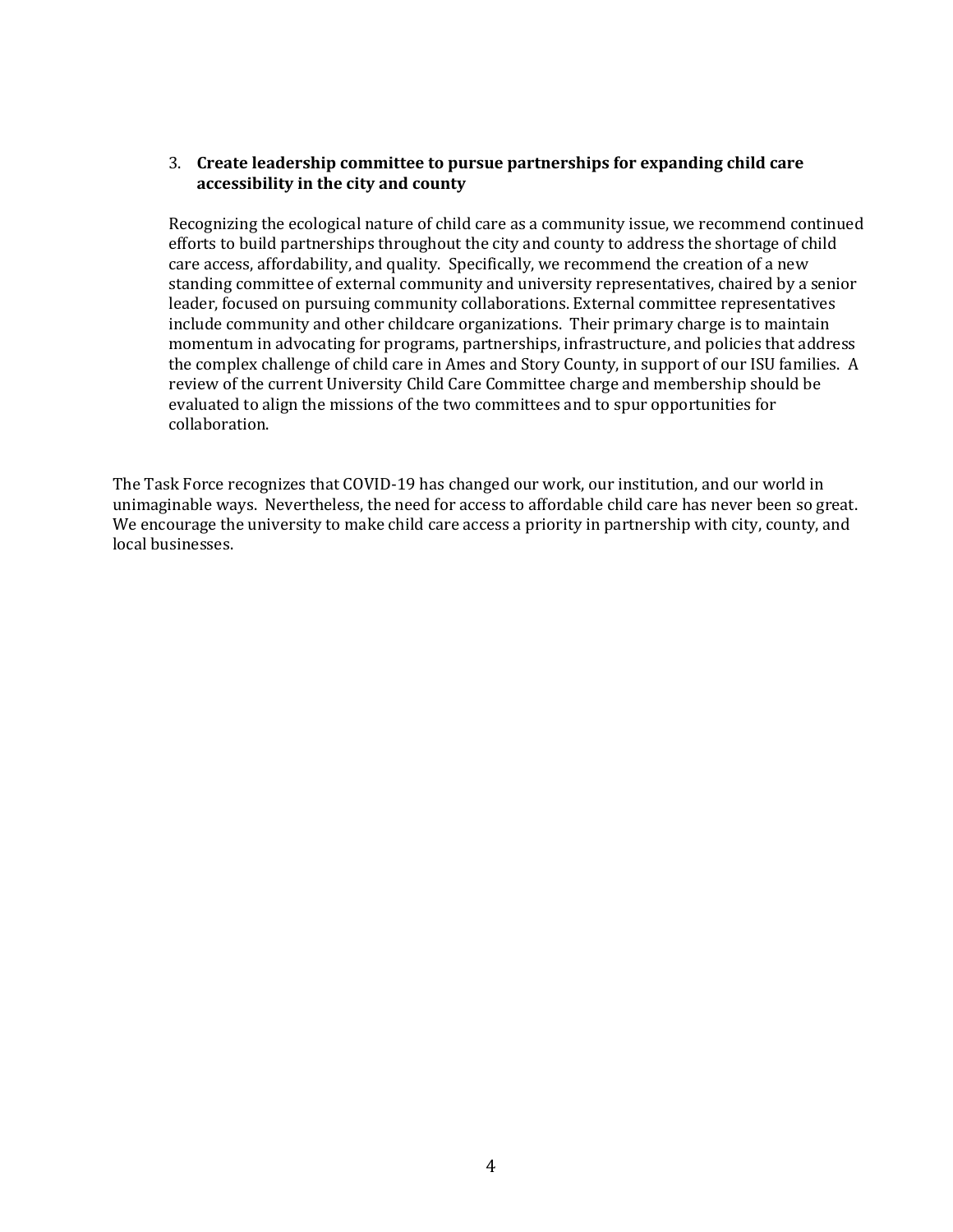# Appendix A

# **Increasing Child Care Scholarships for Student Parents: Talking Points for ISU Foundation**

- Child care costs more than tuition.
	- $\circ$  Even with the highest income-based subsidy, a year of full-time infant care at the least expensive ISU childcare facility (University Community Childcare; UCC) costs \$9,600 (\$800 per month). One year of undergraduate in-state ISU tuition and fees costs \$9,320.
	- $\circ$  Full-time infant care at a home-based program in Ames = \$8,320/yr.
	- $\circ$  Full-time infant care at a community-based center in Ames = \$15,184/yr.
- Nationally, students with children are less likely to complete their degrees.
- Student-parents accrue greater student loan debts than those without children.
- For single mothers in Iowa, completing a four-year college degree means a much brighter future.
	- $\circ$  They are 68% less likely to live in poverty than a high school graduate.
	- $\circ$  They earn almost \$550,000 more over their lifetime than if they had stopped at a high school diploma.
- $\bullet$  It is good for the State of Iowa for single mothers to complete college.
	- $\circ$  They save the state about \$36,000 in public assistance over their lifetime.
	- $\circ$  They contribute about \$194,000 more in taxes than a high school graduate over their lifetime.
- The subsidy ISU provides to University Community Childcare  $(\$47,000/yr.)$  to lower the cost of child care tuition for low-income families has not been increased since 1990.
- ISU is a recipient of a four-year grant from the US Department of Education to subsidize child care tuition for low-income student parents. The grant ends September 30, 2022.
	- $\circ$  In 2018, only 46 ISU student families received this subsidy.
- Only one campus center (UCC) is a non-profit entity eligible to receive public funding from ASSET, through which ISU Student Government provides funding to subsidize child care tuition fees.
	- $\circ$  Student-parents who are not able to enroll their child at UCC (or the one other community-based nonprofit program who receives ASSET/Student Government funding) therefore do not receive this subsidy, which comes from student fees, which they pay.
- Home-based childcare can more affordable than center-based care. However, Story County has lost approximately 50% of its home-based providers since 2011.